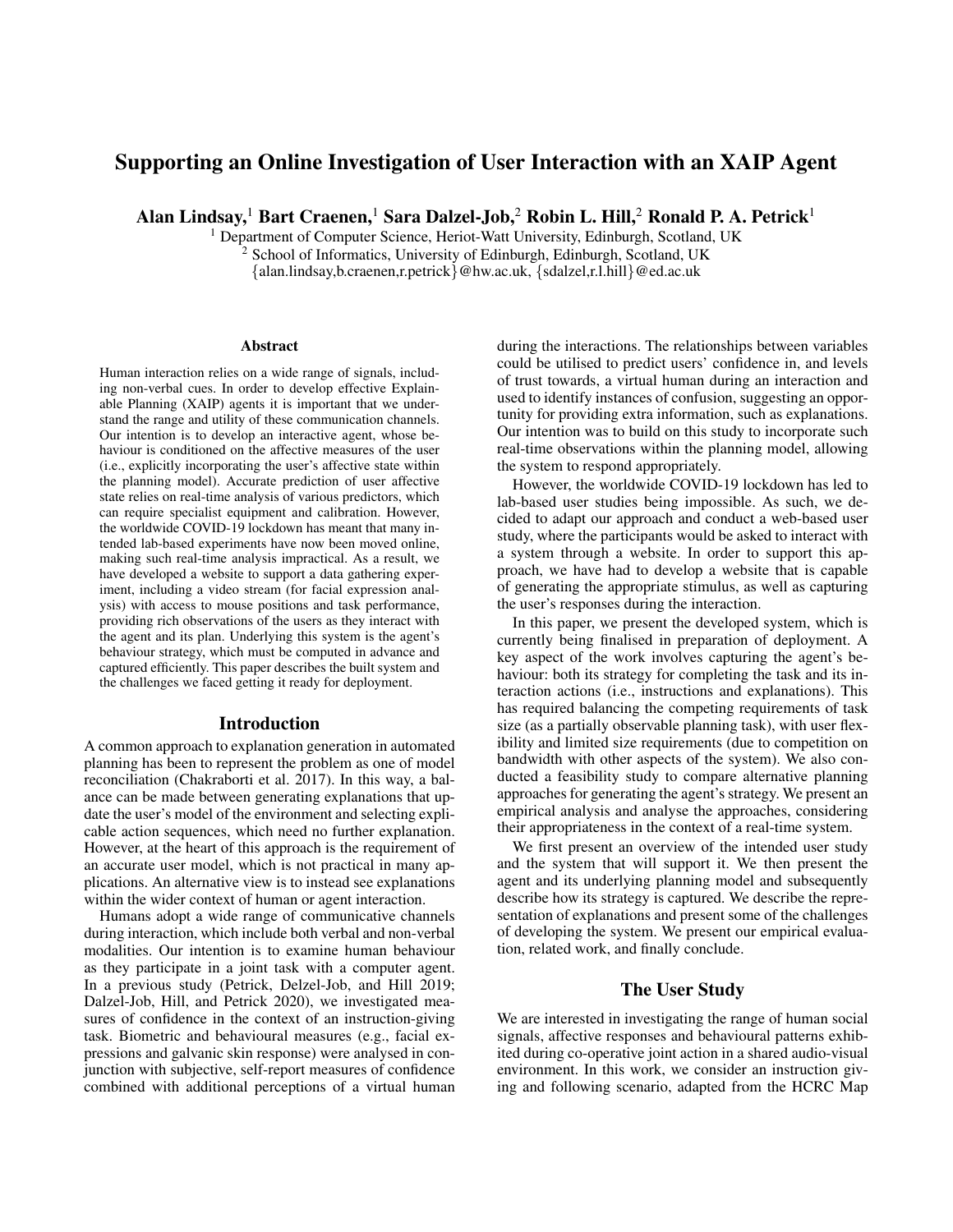

Figure 1: The user interface for the Bike Sharing Task. The user is able to see where the districts are positioned, as well as nearby landmarks. (Note: greyed out landmarks and roads would not be presented to a participant.)

Task (Anderson et al. 1991)<sup>1</sup> and the GIVE Challenge (Byron et al. 2009). In the Map Task, an instruction giver guides an instruction follower around a map using landmarks, while in the GIVE challenge the instructions are generated by a computer. The former task was designed to investigate human linguistic behaviour while the latter was proposed as a challenge for testing approaches to natural language generation. The importance of situating interactions within such tasks means that they are focused towards a common goal, and can inform on naturalistic behaviour in a task-based setting. As a result, our task has been designed to allow humanagent interactions to be observed in various scenarios typical of joint-action tasks, such as uncertainty as to an instruction's intent, and knowledge differences between the instruction giver and follower. These scenarios are not presented to the user in isolation, but as part of a complete system. We can therefore observe how a user responds to a particular strategy, and how their responses vary as a task progresses. **Example 12**<br> **Assume that the set interface for the Bite Sharing Task. The<br>
is able to see where the disticts are positioned as well<br>
and the one posested on particle are positioned as well<br>
and the one posested on parti** 

In this work, we underpin the agent's decisions and behaviour with a planning model that is used to generate the agent's strategy, as well as to construct situation-based instructions and explanations. Our intention is to investigate the relationships that exist between the information that the listener has been presented and their subsequent responses within specific situations. For example, how does the user respond to an ambiguous instruction and is their response different if they already know that the next target is, e.g., to the north? Understanding the human listener's needs and preferences during the interaction can inform our design of virtual agents that can meet and manage these requirements as they surface during the interaction.

# The Bike Sharing Task

Our scenario involves a simple bike share company, which receives partial reports about the location of bikes. The virtual agent provides instructions to guide the human user around a map as they locate and collect the bikes. Figure 3 shows an example map, with the user at position  $X$  and the possible locations of a bike indicated with a dotted line.



Figure 2: Overview of the system architecture.

# System Overview

The system architecture, illustrated in Figure 2, consists of two main parts: a front-end website handling participant interactions; and a back-end server-based data collector and aggregator. The front-end of the website is developed using a combination of HTML5 and Javascript. The user interface (see Figure 1) includes an avatar for communicating with the participant, a frame indicating the data being collected, and an area depicting the interactive map.

The virtual instruction giver presents information to the human user using both verbal and non-verbal communication modalities. Its main function is to provide instructions and guidance on what the participant should do, e.g., move to a new landmark on the map, or pick up a bike. The virtual human avatar appears as in Figure 1, with behaviour prerecorded as a series, or combination of, videos that the system plays at predetermined times. Interaction with the user is defined by the avatar's behaviour policy, described below.

A portion of the screen (bottom left in Figure 1) is set aside to keep the participant informed on what data is being collected by the system. This frame displays the image stream, a representation of the sounds, and the mouse coordinates being recorded.

The main portion of the screen provides a visual representation of the interactive map on which the experiment plays out. The map presents a set of landmarks, with appropriate predefined icons and colours. Landmarks are connected to each other by roads, indicating which landmarks are currently available for the participant to move to. Only the current landmark, and its available neighbouring landmarks, are displayed, with the available landmarks updated after a participant's move. The bikes that are visible to the participant, either at the current landmark, or, in some cases, at the neighbouring landmarks, are depicted in the lower righthand corner of the landmark. Movement across the map is indicated by clicking on a neighbouring landmark, picking up a bike by clicking on the current landmark when a bike is present there. In addition to landmarks, bikes, and roads, the map also depicts various districts (e.g., the Central or Northern District). Districts are included to give the avatar a reference for its guidance, so that it can provide instructions of the kind: 'We can now go looking for bikes in the Northern District'. Finally, the map includes a legend for explaining the meaning of the landmark icons, and two counters: one indicating the number of collected bikes and the other indi-

<sup>&</sup>lt;sup>1</sup>http://groups.inf.ed.ac.uk/maptask/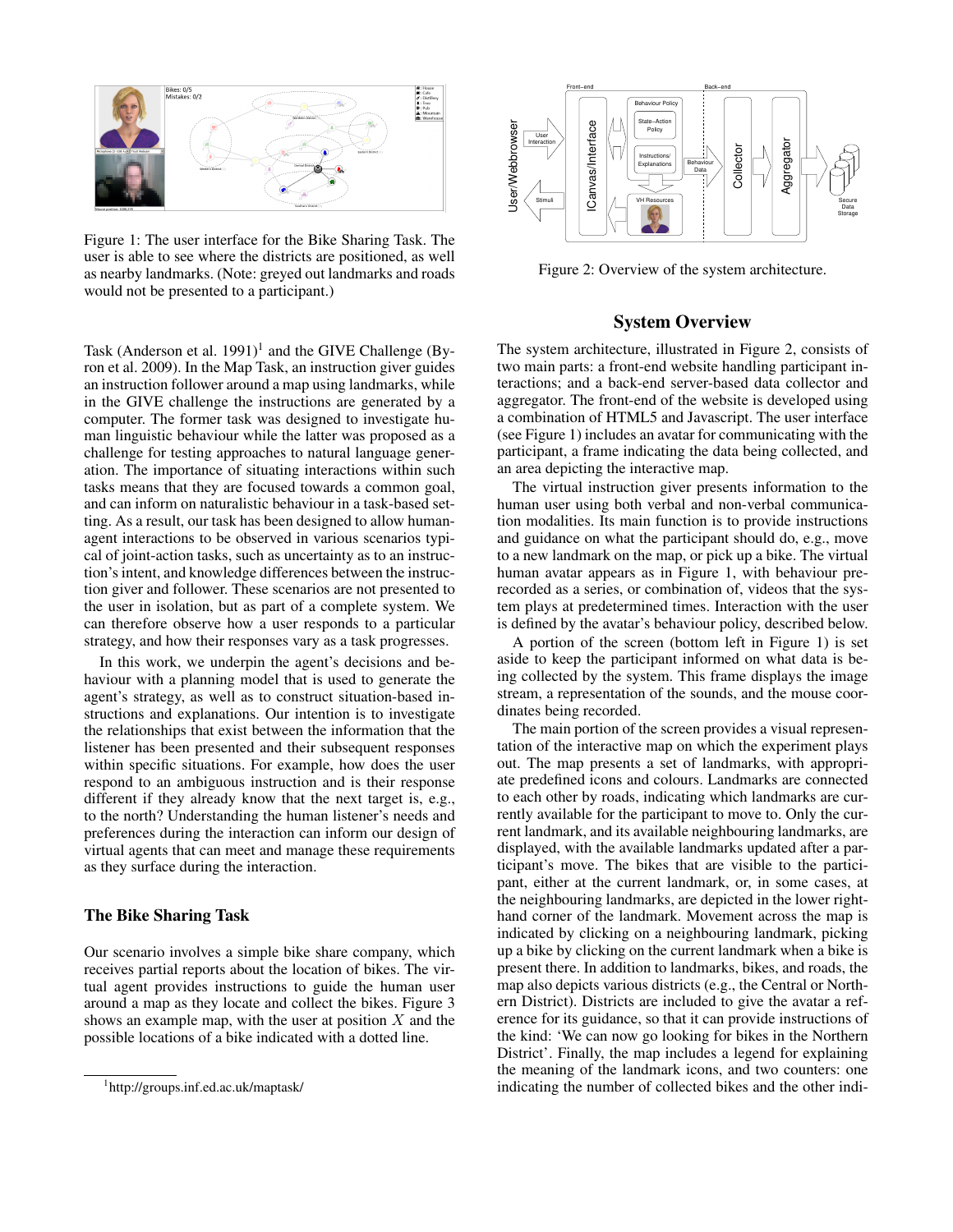cating the number of mistakes made. The map layout and its constituent parts is determined by a map definition file, which is also used to generate the agent's planning model.

The back-end server-based part of the system provides a means for the system to collect and aggregate behavioural and interactive data from the participant for later offline study and analysis. Its primary functionality is to collect the video, audio, and mouse movement data, which are transmitted to a server-side collector, where they will be aggregated for each individual participant. In addition to these three data modalities, data about which and when landmarks or bikes are clicked, when and where bikes are picked up, and mistakes made are also collected. All data collected is timestamped and aggregated for an individual user through the use of an anonymous hash or ID. Combined with the map and policy definition, the collected data will allow for a full analysis of how the system interacted with participants, and how individual participants interacted with the system.

# The Agent's Planning Model

In this section, we first present the planning background followed by the agent's planning model which underpins the agent's behaviour. A partially observable planning problem, e.g., (Bonet and Geffner 2011), can be defined by a tuple,  $P = \langle F, A, M, I, I^P, G \rangle$ , with fluents F, actions A, sensor model  $M$ , the actual initial state  $I$ , the positive and negative literals of the state known by the agent  $I^P \subseteq I$ , and goal G. An action is defined by its preconditions and effects. An action is applicable if its preconditions are satisfied in the agent's partial state and the application of an action causes its effects to be applied to the agent's current state. Sensing actions are triggered whenever they become applicable and their observations update the agent's state. The set of potential agent (partial) states is represented by  $S<sup>P</sup>$  and can be enumerated by expansion from the agent's initial state. A solution to the problem is a state-action policy,  $\pi : S^P \mapsto A$ , such that a simple executive can use the policy to iteratively step from the initial state to a state that satisfies the goal, by looking up the current state in the policy mapping and applying the selected action. We note that as our action models are deterministic we only require a partial mapping.

The agent's planning model captures a basic transportation style domain, including 'move' and 'pickup-up' actions and 'sense-bike' sensing actions. The bike locations are initially unknown. The partial reports (such as  $bike_1$  is in the Western District) are used to partially constrain the possible initial states. The 'sense-bike' sensing actions are defined for particular bike and location pairs and determine whether the bike is at the location. The sensors are activated when the agent is at the location.

For the purposes of this study, the agent's model is built on the assumption that the agent and user have the same knowledge. As such, this model is used to generate the agent's strategy, which generates the next instruction at each step. For example, in the scenario illustrated in Figure 3, the next plan action might be (move green house). This action is linked to a specific speech utterance, such as 'Go to the green house.' The model is also used to generate explana-



Figure 3: An example scenario starting at the tree  $(X)$ , with 2 possible bike locations  $(Y \text{ or } Z)$  indicated by a dotted line.



Figure 4: A graph indicating the length of time (in seconds) to run an external planner and parse the resulting plan. Planner calls are sorted by their time (to improve readability) with the blue line indicating the mean.

tions, such as indicating the agent's intention (e.g., identifying which bikes will be looked for next).

### Offline Online Planning

Our intent is to use our findings in this study to ground our future work in XAIP. It is therefore essential that we use a planner to underpin the agent's interactions. One exciting option was to use the 'planning.domains' website (Muise 2016), which provides access to a planner in the cloud. Although it does not natively support partial observability, it does provide a classical planner that would be sufficient for a compilation-based approach, such as (Bonet and Geffner 2011). However, it is important that we retain some basic guarantees over planning performance. In particular, unpredictible behaviour (e.g., time outs or a busy server) and its consequences could distract from the key aspects of our current study. We therefore construct a policy in advance from our planning model, which is used to control the interaction with the user as they complete the task on the website.

# Bringing Execution Forward

Partially-observable state spaces can be very large. As the network is navigated the state reflects the updated beliefs about the unknown part of the state. For example, if the user is currently at  $X$  in Figure 3 and moves to  $Y$ , then the state will be updated with the knowledge that the bike is not at  $Y$ . If, as in this example,  $Y$  and  $Z$  were the only options for the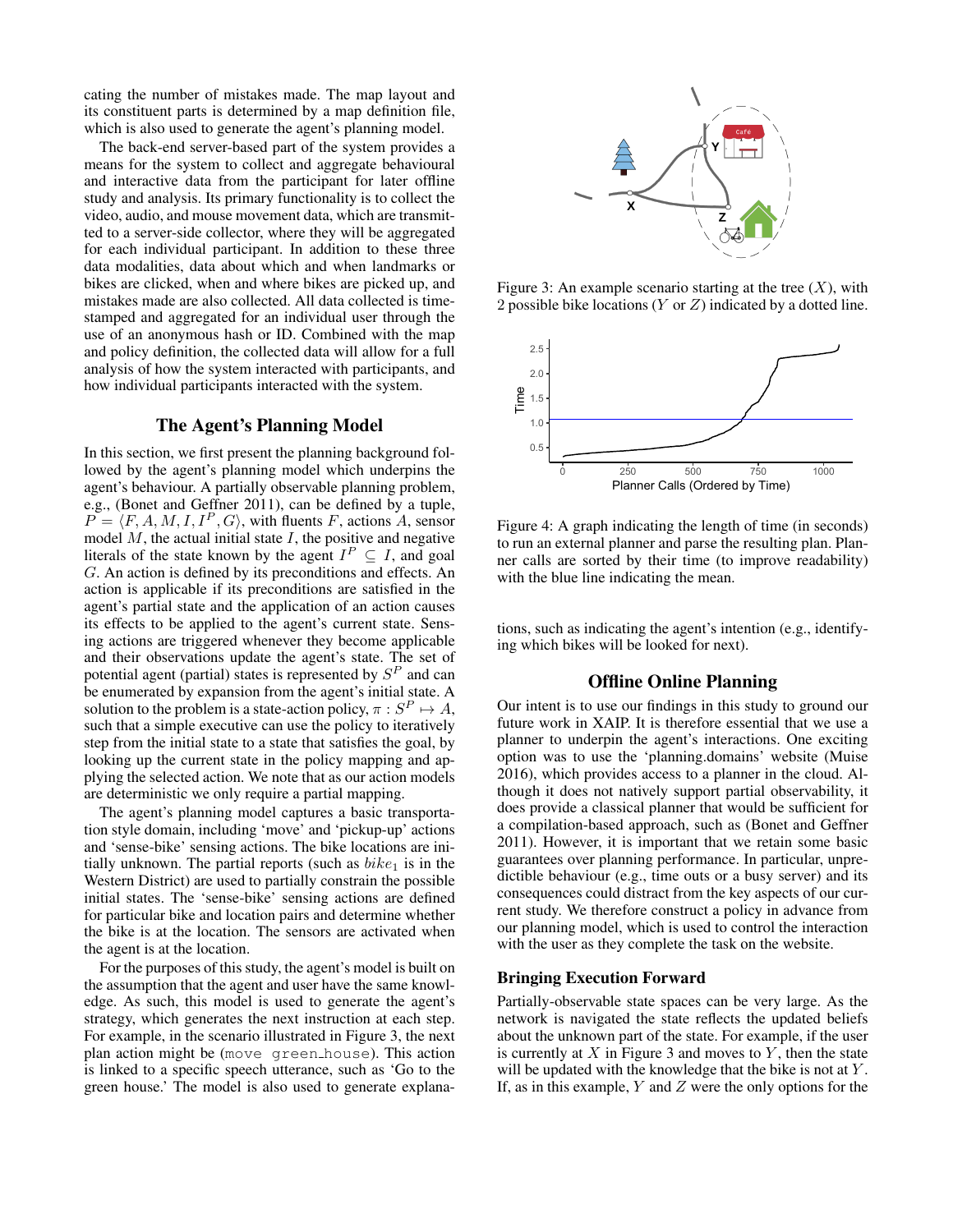Algorithm 1 BOUNDEDEXECUTION(BPE): Expanding a bounded exploration.

|     | 1: function BPE( <i>n_err</i> , $\pi^<$ , <i>s</i> ) |
|-----|------------------------------------------------------|
| 2:  | if $s \models g$ then                                |
| 3:  | $\Pi \leftarrow \Pi + \pi^<$                         |
| 4:  | end if                                               |
| 5:  | $\pi^> \leftarrow \text{PLAN}(s)$                    |
| 6:  | for all $a \in A$ do                                 |
| 7:  | $cost \leftarrow \text{COST}(a, \pi^>)$              |
| 8:  | if $s \models a \land n\_err - cost > 0$ then        |
| 9:  | $s' \leftarrow \text{APPLY}(s, a)$                   |
| 10: | $BPE(n_error - cost, \pi^{\lt} + a, s')$             |
| 11: | end if                                               |
| 12: | end for                                              |
|     | 13: end function                                     |

bike then it may also infer that the bike is at Z. Although it is important that we plan using a partially-observable model, it is clear it is not necessary to generate the complete contingency tree. We can instead exploit the fact that we know the true state in advance and can simulate the sensing actions in advance, effectively bringing the execution forward. This allows us to use an online partially-observable planning approach to compute the plan in advance and greatly reduce the number of states that we have to consider.

Of course, decoupling plan generation from the real-time constraint raises the possibility that the plans might not be generated within a realistic real-time replanning window. For our standard approach, a 3 seconds time-out was used on the underlying planner. This is on the upper end of what is reasonable for real-time performance, but it allowed us to be confident that the planner would return a plan. Figure 4 presents a graph plotting the time to run and process the plan (i.e., clock time in the framework rather than just planning time) during the generation of a policy. The average is a little over 1 second. The higher times typically coincide with changes in belief and deviations from the path. In each of these cases we might expect that any delay in calculating the next strategy would be mitigated by the agent acknowledging the 'unexpected' event. We therefore believe that such plans might reasonably be used for 'real-time' interactions.

### User Exploration and Mistakes

The aim of the user study is to observe how human users respond while interacting with a computer controlled agent. An important aspect of this work is observing how users respond when the intentions of the agent are not clear or when they do something wrong. In each case, we would like users to be allowed to deviate from the agent's intended path. It was also our desire that the agent's strategy was guided by plans and that we did not resort to a repair strategy, which might have inadvertently impacted upon the user's experience. However, as we have observed above, the state space is large and even allowing a single error greatly increases the number of possible paths through the space. In order to address this concern we considered a limited and targeted amount of deviation from the intended path.



Figure 5: An example scenario starting at the tree  $(X)$ , with 2 possible bike locations (Y or Z) indicated by a dotted line.

| Errors | $_{0}$ |     |      |       |
|--------|--------|-----|------|-------|
| gt     | 31     | 142 | 550  | 1528  |
| ea     |        | 172 | 3127 | 85566 |

Table 1: Policies were generated using Algorithm 1 extended with a store of visited states. States were matched when the stored state had equal (eq) and greater than (gt) number of errors remaining. The table presents the number of states in the resulting Bike Share policies with  $0 - 3$  errors.

Allowing Errors We extended the online planner to allow a bounded exploration. The pseudocode is shown in Algorithm 1, simplified for the classical planning approach. The recursive algorithm generates a collection of plans (line 2). A plan is used to determine the agent's intended route (line 5). Each of the applicable actions is considered and if there are sufficient errors remaining (e.g.,  $n\_err > 0$ ) for that particular execution path then the action is followed and the number of errors is updated (line 10). At this stage, we assume that the function  $COST(a, \pi)$  returns 0 if a coincides with the first plan action, and 1 otherwise.

The algorithm presented in Algorithm 1 is inefficient: we often will not need to generate a plan at every step and we will also potentially repeat states. In particular, as we explore the possible bounded executions we would like to exploit the plans that we have already generated when we rediscover a particular state. This can greatly reduce the size of the policy. However, it is important to record the number of errors that were remaining with each state that is stored. If a state was expanded with fewer errors then the set of execution paths that will have been explored from that state represents only a subset of those needed for the current execution node. If the state was expanded with more errors then it will have more execution paths and therefore could allow more errors. However, this can easily be addressed during execution (on the website) by counting the number of errors. Moreover, it can greatly compress the size of the policy (see Table 1).

Targeted Path Deviation Our investigation will attempt to examine human user response in situations of uncertainty, such as when users are given an ambiguous instruction or have a different knowledge level. As a result, there will be situations where the user might be unsure of the intended path and might be more likely to make a mistake. For example, in the example in Figure 5 starting from  $X$ the agent might produce the instruction 'Go to the cafe', which is clearly ambiguous. Conversely there will be situ-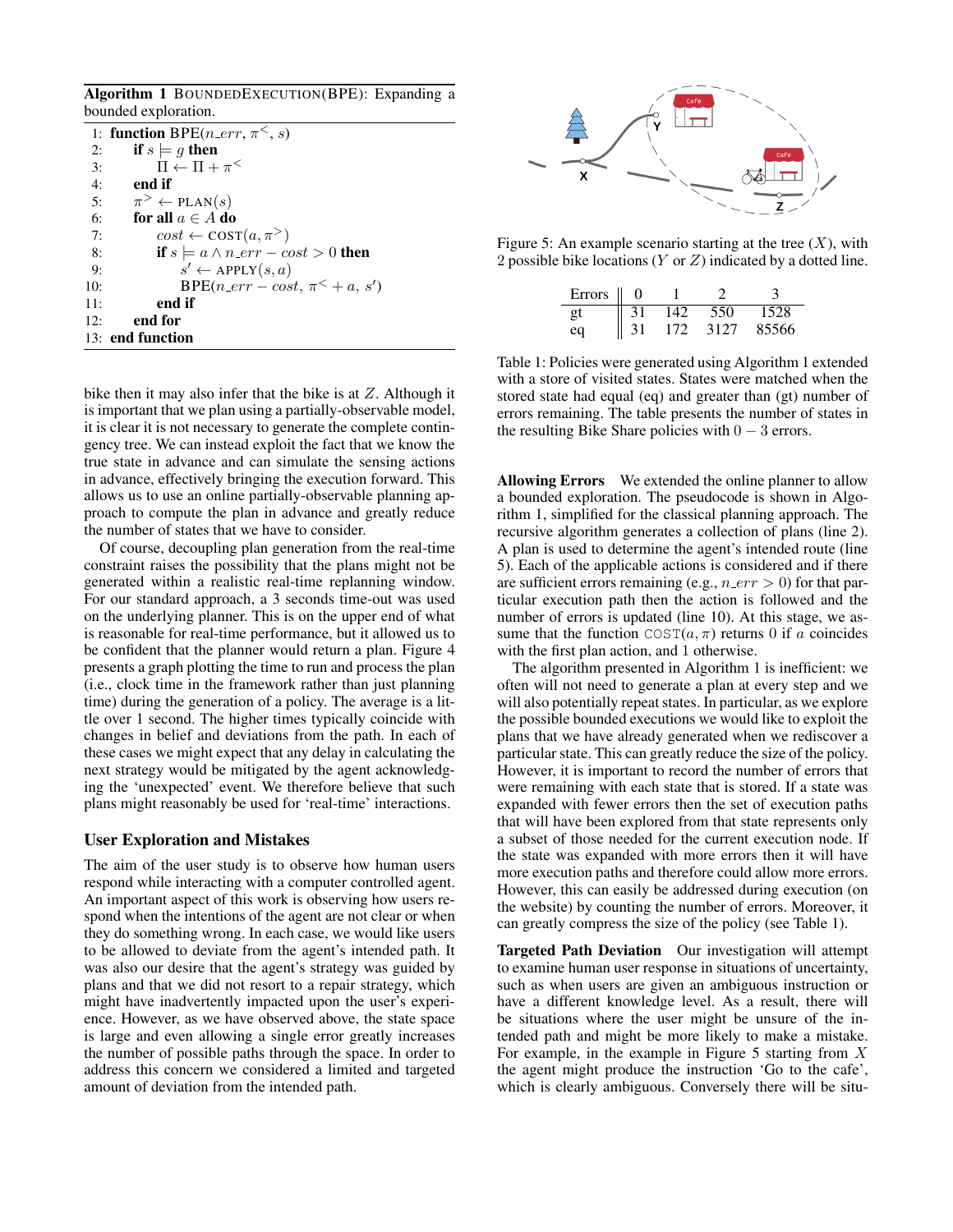```
\langle state\rangle<id>32</ id>\langleplan_action_id>15\langle/plan_action_id>
     \langleallowed_transition>
          \langle action_id>15\langle/ action_id\rangle\langlen e x t _s t a t e _i d > 31\langle/n e x t _s t a t e _i d >
           \langle is \text{m} is take\gg 0 \ll l is \text{m} is take>\langle allowed transition>. . .
\epsilon states
```
Figure 6: An example policy state indicating the state id, the possible actions and the resulting policy state.

```
<br/>behaviour><br><state_id>32</state_id>
    \langlebasic_guidance>move_cafe.mp<sup>4</sup>\langle/basic_guidance>
   <revisit_guidance>move_again_cafe .mp4</revisit_guidance><further_guidance>
    <confused>target -k-east-bike .mp4</confused>
    <transition_behaviour>\langle action -i d>15\langle/ action -i d><commentary>NONE</commentary>
   \langle transition behaviour>
...<br>
</behaviour>
```
Figure 7: A behavioural template defined for a policy state, indicating the agent's guidance and explanation.

ations where users know more than the agent and might be encouraged by the agent to use that knowledge to make a better action choice. For example, if the user can see the bike at  $Z$  then they might take the initiative to move there. It is therefore necessary to extend the explored execution paths so that these transitions are not penalised.

To achieve this, we have extended our system to accept a collection of permissibility rules of the form  $a \mapsto b$ . Each rule defines an ordered relationship between the two actions,  $\alpha$  and  $\beta$ , which is interpreted as: if  $\alpha$  is the intended action then  $b$  is also permissible. For example, in the case of the ambiguous instruction in Figure 5, and assuming that the agent was intending to move to  $Y$ , then we could include a rule indicating that it would be permissible for the user to move to  $Z$  instead. These rules are used during the calculation of the action cost in Algorithm 1 and extend the collection of actions that receive zero cost.

### The State-Action Policy

The resulting state-action policy defines an action for each of the distinct states. An example state is presented in Figure 6. For our experiment we computed policies for 4 problems, each allowing 2 errors and > 20 permissibility rules. The policies had around 2300 states on average and one of the generated policies (with around 1700 states) captured the behaviour for over  $9.0 \times 10^9$  possible execution traces.

### Policy-Based Explanations

In this section we describe the instruction and explanation generation process. The selection of instructions and explanations that determine the behaviour of the virtual human are tied to the state-action policy. Each policy state is associated with a behaviour template. Each template determines



Figure 8: Two execution traces that result in the same policy state. The policy state S2 is visited twice in Execution 2.

the agent's behaviour while the execution is in the associated state. An example is presented in Figure 7. This template is defined for the example presented in Figure 3 and indicates that the agent should instruct the user to move to  $Y$ .

The template defines 3 main state-based dialogue actions: an initial dialogue action (e.g., for an instruction), a second dialogue action, which occurs after user hesitation (e.g., for elaboration or explanation) and a final dialogue action, if the user indicates that they are confused. In this way, we can capture the agent's instructions along with pre- and postexplanations based on the policy state. This context is sufficient for describing the current scenario and intent-based explanations. For example, the agent can use its plan to indicate the next subgoal it intends the user to achieve.

## Beyond State-Based Dialogue Actions

As each state in the policy represents many possible execution states, state-based explanations are less effective for generating explanations of previous events. A simple example is presented in Figure 8, where two execution plots from position  $Z$  in Figure 3 are represented by the same policy state. In the first execution (indicated in purple) the user has arrived at the house and collects the bike. It would be expected that this progress towards achieving the goal is acknowledged by the agent. However, in the second execution, the user has picked up the bike, but then moved to the tree, before returning to the house. The execution returns to the policy state S2, but it would not be appropriate for the agent to comment again on the bike being picked up. Notice, this form of loop is allowed because the user can make errors (loops in the agent's strategy are obviously not allowed).

We can mitigate part of this issue by extending our template to allow dialogue actions to be associated with the selected state-action pairs. This is supported by our behaviour templates (Figure 7) through transition behaviours. E.g., we link the pickup-bike action with its acknowledgement.

Further extensions can only be approximated using this policy approach. E.g., only allowing the agent to comment on some feature when it is guaranteed in every execution trace. Otherwise, we must maintain supporting information during execution. As an example, consider a situation where the agent is directing the user to return to a previously visited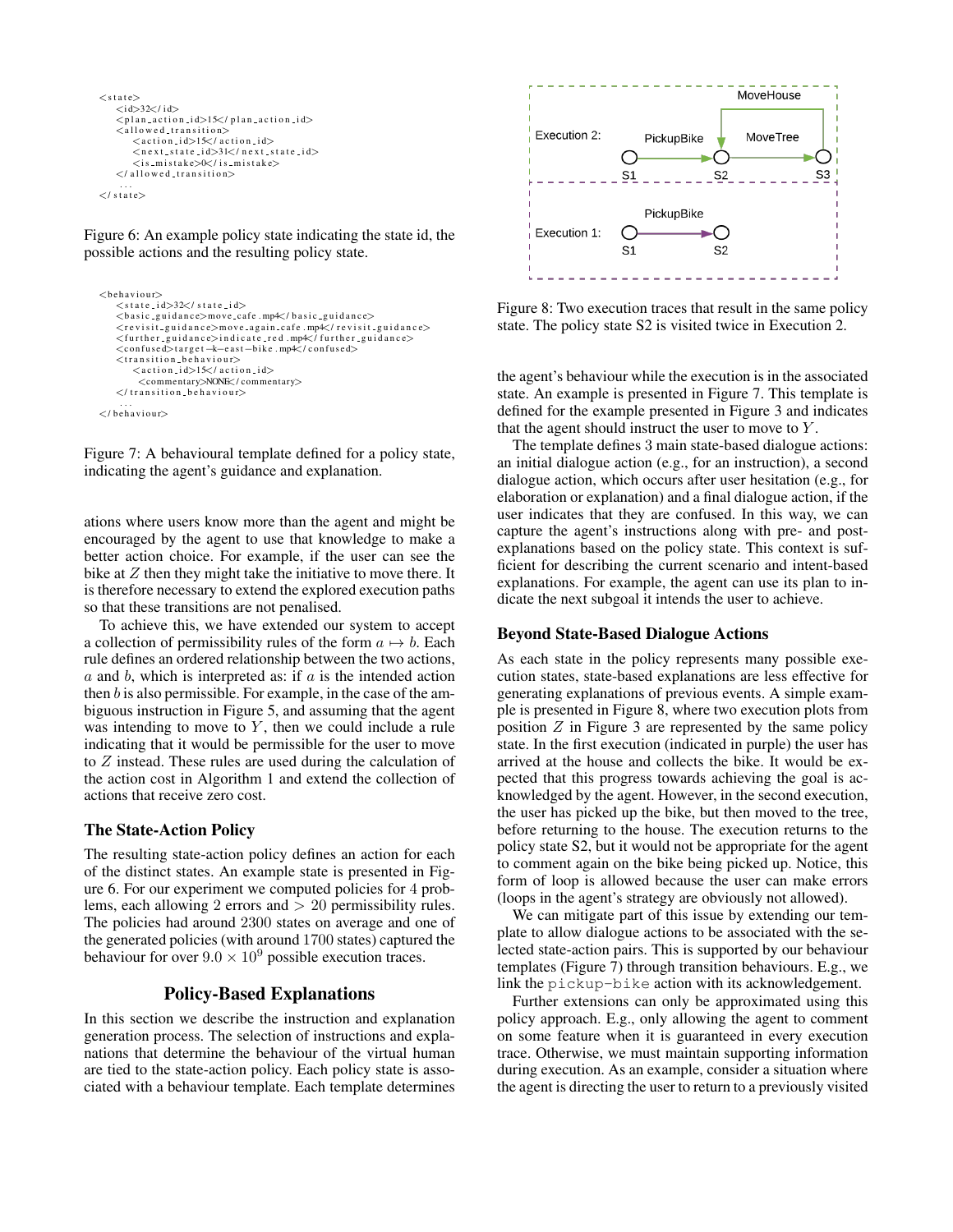location. In this case, the agent might indicate that the location has already been visited, e.g., 'Go back to the house'. This might help to disambiguate instructions, or simply acknowledge that the agent knows that they have been there already. We have included an alternative dialogue action in the template for situations where the agent indicates a location that has already been visited, i.e., 'revisit guidance'. This is supported by retaining a list of the visited landmarks.

#### Precompiling the Agent's Knowledge

Generating the behaviour policy for the agent in advance comes with certain guarantees that are difficult to replicate in a real-time setting, but it also requires considerable computational resources. The precompilation approach allows us to examine the policy in advance in order to be certain that expected properties hold, e.g., the agent's instructions do not contain loops and always lead to the goal. As the analysis is performed in advance we do not have to contend with processes not returning or any unexpected results during the execution. These are beneficial for protecting our experiment from distracting influences that are not part of our current study. The precompilation also allows us to consider appproaches and processes that are currently time prohibitive for a real-time setting. This allows us the opportunity to examine the benefit of particular approaches and observe in advance whether it is worth investing effort to make them more efficient, or to investigate approximation methods.

Whereas these factors have given us a desired freedom and security, the precompilation approach also has its drawbacks. Defining the agent's behaviour at each of the policy states requires a considerable amount of precomputation. Depending on the intended deployment, it is likely that many of the states and transitions described in the policy will never be visited in any execution. Nonetheless, the policy must still be analysed for each type of explanation, just in case.

#### System Challenges

Because the system lacks an online behavioural analysis component, assumptions have had to be made on the affective state of the participant while it is interacting with the system. One challenge with this is how and when to assume that a participant is confused by the guidance given by the avatar. In the system, we assume that a participant is confused simply because the participant has not interacted with the system for a set, definable, period of time.

Another challenge, shared among online systems, is how to deal with the possibly concurrent nature of the participants responses. At any one time, more than one participant could be interacting with their individual instance of the system, which requires specific multi-user identifiable data to be collected and aggregation at the back-end server-side of the system. Given that the primary data modalities all require timely and (fairly) high-rate data collection, special care has to be taken to account for different throughput rates of the data, especially since no guarantees can be given as to the bandwidth availability of each user. Moreover, this works in both ways, in that individual participants also require access to a (possibly large) variety of guidance videos. Should

| Problem\Planner          | FF           | Cloud         | Lama         |
|--------------------------|--------------|---------------|--------------|
| Map 1 ( $\gamma = 1.0$ ) | 34.00        | 27.00         | 27.00        |
| $(\gamma = .95)$         | 35.45 (2.09) | 30.64 (11.10) | 28.35 (1.84) |
| $(\gamma = .90)$         | 36.87 (2.68) | 32.62 (8.71)  | 29.27 (2.21) |
| Map 2 ( $\gamma = 1.0$ ) | 30.00        | 27.00         | 24.00        |
| $(\gamma = .95)$         | 31.78 (2.31) | $\infty$      | 25.60 (1.80) |
| $(\gamma = .90)$         | 33.02 (2.83) | $\infty$      | 26.75 (2.24) |
| Map 3 ( $\gamma = 1.0$ ) | 32.00        | 31.00         | 23.00        |
| $(\gamma = .95)$         | 34.38 (3.47) | $\infty$      | 24.61 (1.80) |
| $(\gamma = .90)$         | 35.84 (4.02) | $\infty$      | 25.89 (2.33) |
| Map 4 ( $\gamma = 1.0$ ) | 33.00        | $\infty$      | 31.00        |
| $(\gamma = .95)$         | 35.09 (2.04) | $\infty$      | 32.76 (1.67) |
| $(\gamma = .90)$         | 36.47 (2.40) | $\infty$      | 33.81 (1.90) |

Table 2: Sampled means (and standard deviations) of the execution length for 1000 policy samples and 4 maps, with  $\gamma$ controlling the probability of the user following the intended plan step.



Figure 9: The call times to external planners (ordered by time) while generating the policies for Map 2.

the data transmission from the server to a participant's platform be obstructed somehow, even for a short period of time, the resulting interruption in the system's interaction with the participant may influence participant behaviour and/or evaluation of the system. To address this challenge, the system tries to pre-load all interaction components and maintain a cache, for example, of all interaction videos.

#### Empirical Evaluation

As part of our preparations for conducting the online user study we have performed a feasibility study to examine possible alternative planning configurations. In this section, we present empirical results generated as part of this study. Our approach to partially-observable planning relies on a compilation to classical planning (Bonet and Geffner 2011), which

| $#$ goals | Lama    |                |                |                |
|-----------|---------|----------------|----------------|----------------|
|           | #States | $\gamma = 1.0$ | $\gamma = .95$ | $\gamma = .90$ |
| 1 bike    | 59      | 8.0            | 8.60(1.06)     | 9.33(1.50)     |
| 2 bike    | 146     | 13.00          | 14.04(1.31)    | 14.84 (1.62)   |
| 3 bike    | 485     | 21.0           | 22.48 (1.53)   | 23.71 (1.81)   |
| 4 bike    | 1159    | 22.0           | 23.73 (1.73)   | 25.09(2.06)    |
| 5 bike    | 1762    | 27.0           | 28.35 (1.84)   | 29.27 (2.21)   |

Table 3: Policy state count and sampled means (and standard deviations) of the execution length for 1000 policy samples, for the goal sets  $(1 - 5$  bikes) of Map 1, and probability of the user following the plan controlled with parameter  $\gamma$ .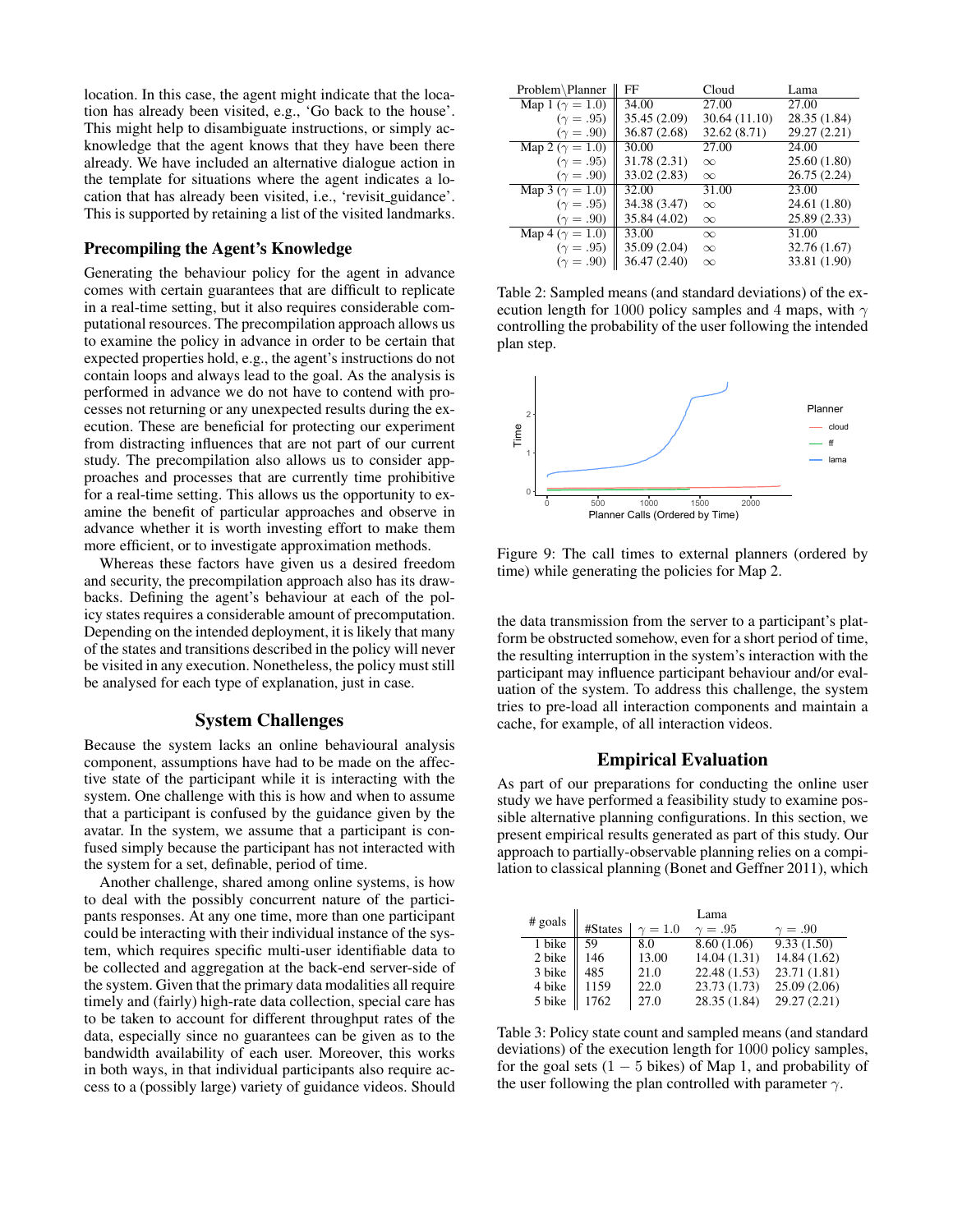supports efficient plan generation for partially-observable problems via replanning. Underpinning this approach is a classical planner, which we analyse using alternative planners to understand the trade-offs between time, accuracy and the required computing resources in the resulting policies.

In our user study, each participant will be presented with 4 conditions. As such, we constructed 4 maps each with around 20 landmarks and 5 bikes (similar to the graph in Figure 1). The goal of each problem was to find and collect the bikes and return to the base. We generated the policies to allow 2 execution errors as well as the permissibility rules described earlier, with each map describing over 20 permissibility rules. The planners we used in this study were:

- FF The FF planning system (Hoffmann and Nebel 2001),
- Cloud A server-based clone of the 'planning.domains' solver (Muise 2016),
- Lama The LAMA-11 configuration of Fast Downwards (Richter and Westphal 2010) with a 3 second time-out.

It should be noted that the comparison of quality and time between these planners is not intended to be *fair* in a traditional sense, e.g., FF and Cloud both return their first plan, whereas Lama is being used as an anytime planner with a 3 second time-out. However, the intention is to gain an understanding of how these planner configurations compare in the context of a real-time system.

#### Policy Quality

In order to analyse the quality of the guidance captured in the policy we used each policy to generate execution samples. A parameter,  $\gamma$ , was used to control the probability that the simulated user would follow each instruction. Table 2 presents the mean plan lengths for the different planner configurations for  $\gamma = \{1.0, 0.95, 0.90\}$ . The results show that using Lama as the underlying classical planner resulted in policies with better quality. The quality of the FF policies were worse and resulted in often substantially longer executions. It is interesting to note that these plans often featured inefficiency at a local level (e.g., using 2 moves where 1 was possible) and a global strategy level (e.g., poor subgoal ordering). However, in both Lama and FF the plan lengths are relatively consistent between the samples. When using the policies generated by the Cloud approach the execution sampler frequently did not return. This was caused by redundant loops in the plans generated by the Cloud approach, resulting in execution loops in the captured policy. The Cloud approach generates a reasonable plan for the agent ( $\gamma = 1.0$ ) for Maps 1, 2 and 3, but for Map 4 the agent's intended plan includes a loop. The sampled plan lengths (for  $\gamma$  < 1.0 in Map 1) have high variability. Although loops in the policy can be detected and removed during construction, we believe it is interesting to observe this issue as it also has implications for using this approach for real-time replanning.

To provide an indication of how the policies grow with the complexity of the problem we have generated policies for increasing subsets of goals for Map 1, from 1 to 5 bikes. Table 3 presents the number of states in each policy and the average plan lengths for different  $\gamma$  values. The results show that, unsurprisingly, as the problem size grows the policy also grows. It is interesting to note that plan length is not the only factor dictating policy size, e.g., there is a disproportionate increase in state counts between the policies for 3 and 4 bikes. Policy size is sensitive to the number of state clashes that occur when it is generated. This is dictated by both the consistency of the planners, as well as the number of alternative pathways between points in the search space. As more goals are added it becomes more likely that 'errors' will lead to different goal orderings and different plans.

## Planner Reaction Time

In order to understand how the generated plans might be used within a real-time system, we have captured the call time to the classical planners from within the K-Replanner system (Bonet and Geffner 2011). These times therefore combine various processes, including parsing the resulting plan, and provide a better indication of the planner being used as a delegate within an actual real-time system. The call times captured during the generation of Map 2 are presented in Figure 9. The FF and Cloud configurations (the planners that return their first plans) generate plans far quicker than Lama. It is clear that the application will determine the appropriate configuration given the trade-off between time and quality. We noted earlier that Lama's times might be considered reasonable in certain contexts, e.g., interaction planning, where dialogue actions might take several seconds and provide time for planning in the background. One important additional consideration is that the Cloud approach could be used in a situation with limited computational resources.

#### Related Work

The increasing adoption of AI Planning in real world applications has led to a growing focus around Explainable Planning (XAIP) (Fox, Long, and Magazzeni 2017) and its key issues: co-operation, transparency, and trust. The representational requirements of explanations have previously been investigated in (Sohrabi, Baier, and McIlraith 2011; Vallati, McCluskey, and Chrpa 2018; Lindsay 2019). In (Sohrabi, Baier, and McIlraith 2011), they observe that selecting preferred explanations will often rely on the past. As we have seen, this is a key limitation of connecting explanations to policy states. However, their compilation approach would lead to the salient features of the past interaction being recorded within the policy states, making our approaches compatible. In (Miller 2019), it is argued that explainable AI (XAI, of which XAIP forms a part) should be based on the findings of previous work in the social sciences, such as cognitive science. Our aim is to bring together experimental research in cognitive science, involving cooperative joint action, with the practical construction of automated planning tools to apply to the task of explanation generation. Previous results already provide insight into preferred styles of explanation (Foster et al. 2009; Carletta et al. 2010; Henderson, Matheson, and Oberlander 2012). Our intention is to clarify and extend these results in the context of planbased agent interaction.